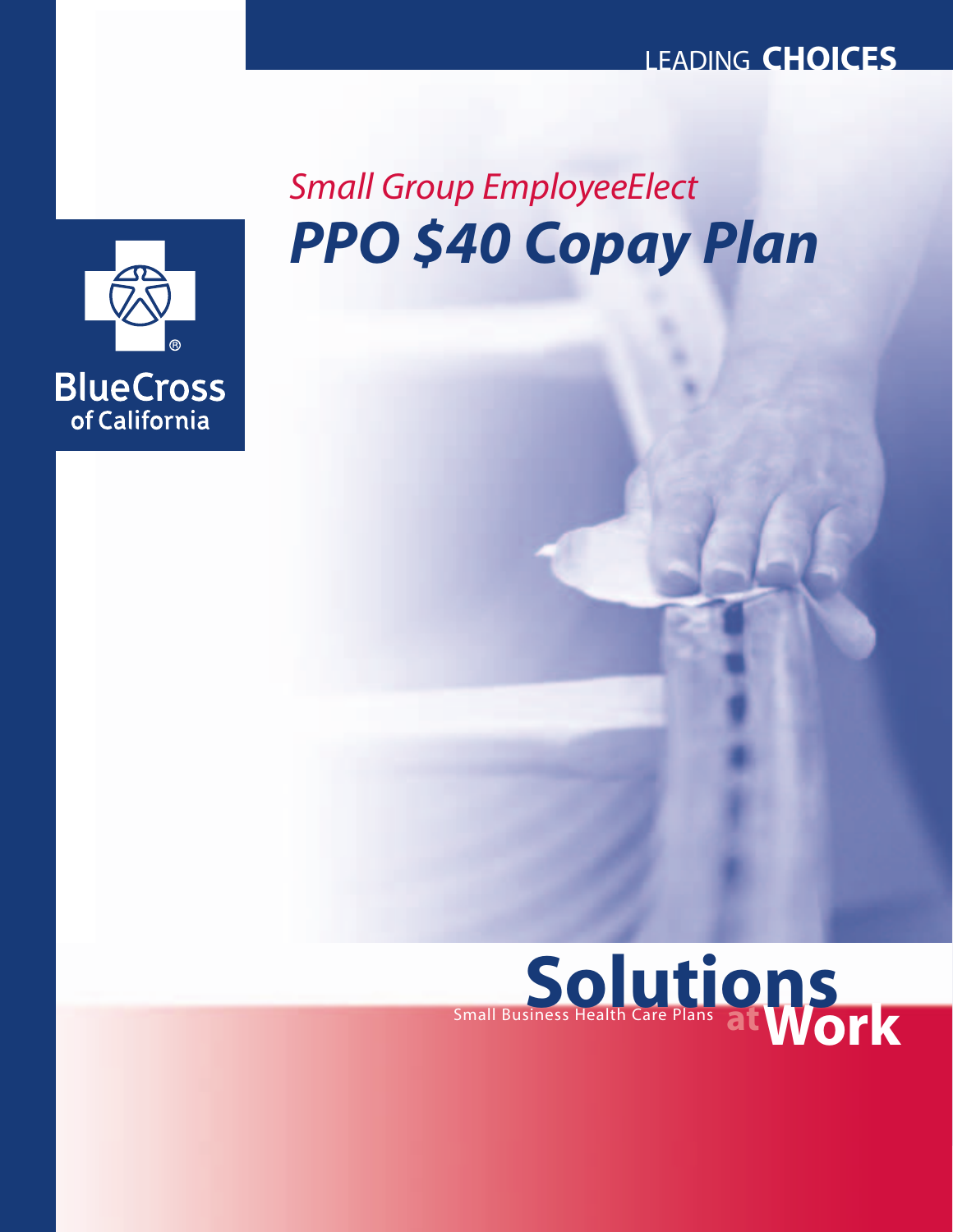## **Blue Cross …** *coverage you can trust.*

With Blue Cross of California, you're getting much more than a health plan. You're getting the financial strength and stability of a company you can trust. You're getting our rock solid reputation and over 65 years of experience. And, because we strive to be customer-focused in everything we do, you'll have the security of knowing we'll be there when you need us. Just call Small Group Customer Service at (800) 627-8797 and we'll be happy to help.

## **PPO \$40 Copay … comprehensive coverage with mid-range premiums, low deductibles and low office visit copays.**

## *It's all about you.*

- **•** You get up to \$5,000,000 in covered benefits over your lifetime
- **•** You choose from over 46,000 doctors and specialists, and from over 440 hospitals
- **•** You save money because we've negotiated lower rates with our in-network doctors
- You benefit from a HealthyCheck<sup>SM</sup> preventive screening each year
- **•** You get coverage all across the country through the BlueCard® program

## **Your plan is packed with valuable programs and services … Take advantage of these free resources:**

- **HealthyExtensions**<sup>SM</sup> provides information about 10-50% discounts on health and wellness products and services offered by independent vendors and practitioners
- **• MedCall®** connects you to registered nurses 24 hours a day for answers to your medical questions
- **Baby Connection<sup>SM</sup>** helps you take positive steps in preparing for your new arrival
- **• Health Improvement Programs** support you in managing diabetes, asthma or congestive heart failure
- **• Healthy Living** gives you access to a wealth of information and resources on www.bluecrossca.com
- **• Subimo® Healthcare Advisor** offers you the ability to research medical and hospital information customized to your specific circumstances through convenient access to their secure Web site

# **Just the right balance between cost & coverage.**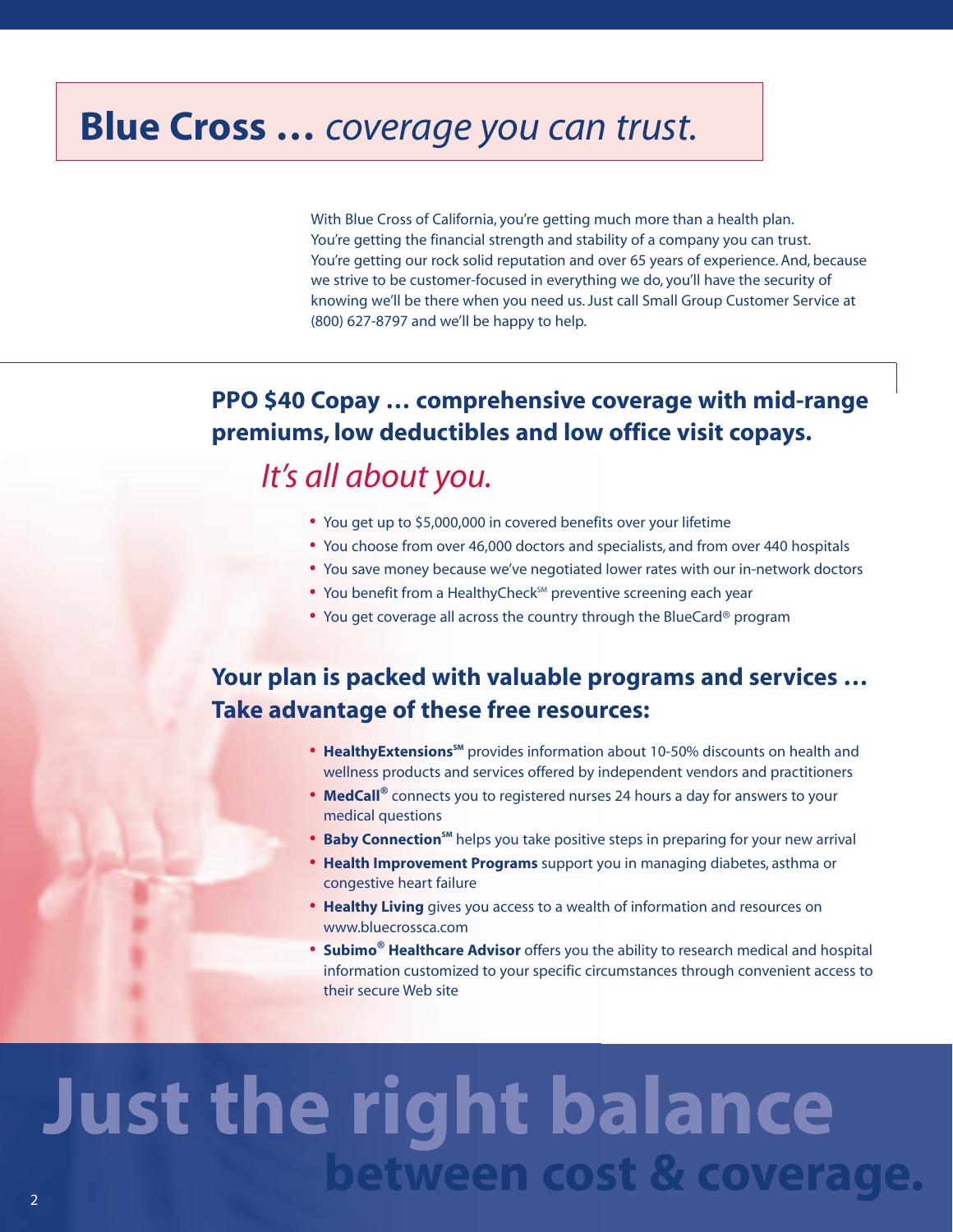# **Powerful Savings** *from The Power of Blue SM*

## **With Blue Cross health coverage, you save in three significant ways:**

- 1) Our in-network doctors and hospitals charge you lower, Blue Cross-negotiated fees
- 2) You pay only a portion of the fees for your eligible covered expenses (see example below) and we pay the rest
- 3) We give you access to tremendous savings on preventive care, so you can stay as *healthy* as possible – and keep your health care expenses as *low* as possible

| <b>Common</b><br>$\sim$<br><b>Scott Controller Controller</b><br><b>Service Controller Controller</b><br><b>CALL COMPANY</b><br><b>Several Accounts</b><br><b>SERVICE CONTROL</b><br><b>Service Contract</b><br><b>Considered Brooklynnight</b><br>--<br><b>Service Construction</b><br><b>State Street</b><br><b>STEP OF THE</b><br><b>Committee</b><br><b>SEPTEMBER</b><br><b>The Contract of Street</b><br><b>Report</b><br>- 4<br><b>CONTRACTOR</b> CONTRACTOR<br><b>Section</b><br>Ocus Paid \$2,335.00<br><b>Tac (Confident</b><br>a your responsibility to care \$235.00<br><b>E il rist, your responsibility to</b><br>٠<br>THREE VISITING INNOVATION PROTECTIVE PROVIDED.<br>GAN TVL<br>醞<br><b>PATIENT</b><br><b>BAR OKORA</b><br><b>SHOW</b><br><b>Limit of Glove A</b><br><b>SAVINGS</b><br><b>HIR CTAIL</b><br>聖論<br><b>TENSIS</b><br>\$2,840.80<br><b>MARINE</b><br><b>B.H. FARLISH</b><br><b>BEVES</b><br><b>REALTS ARE</b><br>Art, F.Sch Art<br>811600<br>\$2,840.80<br><b>Multiply</b><br><b>MORE</b><br><b>STATISTICS</b><br><b>THIS IS NOT</b><br>л<br><b>RILL</b> |   |  |  |  |  |  |
|---------------------------------------------------------------------------------------------------------------------------------------------------------------------------------------------------------------------------------------------------------------------------------------------------------------------------------------------------------------------------------------------------------------------------------------------------------------------------------------------------------------------------------------------------------------------------------------------------------------------------------------------------------------------------------------------------------------------------------------------------------------------------------------------------------------------------------------------------------------------------------------------------------------------------------------------------------------------------------------------------------------------------------------------------------------------------------------|---|--|--|--|--|--|
|                                                                                                                                                                                                                                                                                                                                                                                                                                                                                                                                                                                                                                                                                                                                                                                                                                                                                                                                                                                                                                                                                       | ٠ |  |  |  |  |  |
|                                                                                                                                                                                                                                                                                                                                                                                                                                                                                                                                                                                                                                                                                                                                                                                                                                                                                                                                                                                                                                                                                       |   |  |  |  |  |  |
|                                                                                                                                                                                                                                                                                                                                                                                                                                                                                                                                                                                                                                                                                                                                                                                                                                                                                                                                                                                                                                                                                       |   |  |  |  |  |  |
|                                                                                                                                                                                                                                                                                                                                                                                                                                                                                                                                                                                                                                                                                                                                                                                                                                                                                                                                                                                                                                                                                       |   |  |  |  |  |  |
|                                                                                                                                                                                                                                                                                                                                                                                                                                                                                                                                                                                                                                                                                                                                                                                                                                                                                                                                                                                                                                                                                       |   |  |  |  |  |  |
|                                                                                                                                                                                                                                                                                                                                                                                                                                                                                                                                                                                                                                                                                                                                                                                                                                                                                                                                                                                                                                                                                       |   |  |  |  |  |  |
|                                                                                                                                                                                                                                                                                                                                                                                                                                                                                                                                                                                                                                                                                                                                                                                                                                                                                                                                                                                                                                                                                       |   |  |  |  |  |  |
|                                                                                                                                                                                                                                                                                                                                                                                                                                                                                                                                                                                                                                                                                                                                                                                                                                                                                                                                                                                                                                                                                       |   |  |  |  |  |  |
|                                                                                                                                                                                                                                                                                                                                                                                                                                                                                                                                                                                                                                                                                                                                                                                                                                                                                                                                                                                                                                                                                       |   |  |  |  |  |  |
|                                                                                                                                                                                                                                                                                                                                                                                                                                                                                                                                                                                                                                                                                                                                                                                                                                                                                                                                                                                                                                                                                       |   |  |  |  |  |  |
|                                                                                                                                                                                                                                                                                                                                                                                                                                                                                                                                                                                                                                                                                                                                                                                                                                                                                                                                                                                                                                                                                       |   |  |  |  |  |  |
|                                                                                                                                                                                                                                                                                                                                                                                                                                                                                                                                                                                                                                                                                                                                                                                                                                                                                                                                                                                                                                                                                       |   |  |  |  |  |  |
|                                                                                                                                                                                                                                                                                                                                                                                                                                                                                                                                                                                                                                                                                                                                                                                                                                                                                                                                                                                                                                                                                       |   |  |  |  |  |  |
|                                                                                                                                                                                                                                                                                                                                                                                                                                                                                                                                                                                                                                                                                                                                                                                                                                                                                                                                                                                                                                                                                       |   |  |  |  |  |  |
|                                                                                                                                                                                                                                                                                                                                                                                                                                                                                                                                                                                                                                                                                                                                                                                                                                                                                                                                                                                                                                                                                       |   |  |  |  |  |  |
|                                                                                                                                                                                                                                                                                                                                                                                                                                                                                                                                                                                                                                                                                                                                                                                                                                                                                                                                                                                                                                                                                       |   |  |  |  |  |  |
|                                                                                                                                                                                                                                                                                                                                                                                                                                                                                                                                                                                                                                                                                                                                                                                                                                                                                                                                                                                                                                                                                       |   |  |  |  |  |  |
|                                                                                                                                                                                                                                                                                                                                                                                                                                                                                                                                                                                                                                                                                                                                                                                                                                                                                                                                                                                                                                                                                       |   |  |  |  |  |  |
|                                                                                                                                                                                                                                                                                                                                                                                                                                                                                                                                                                                                                                                                                                                                                                                                                                                                                                                                                                                                                                                                                       |   |  |  |  |  |  |
| <b><i><u>PERSONAL</u></i></b>                                                                                                                                                                                                                                                                                                                                                                                                                                                                                                                                                                                                                                                                                                                                                                                                                                                                                                                                                                                                                                                         |   |  |  |  |  |  |
|                                                                                                                                                                                                                                                                                                                                                                                                                                                                                                                                                                                                                                                                                                                                                                                                                                                                                                                                                                                                                                                                                       |   |  |  |  |  |  |

*You're free to go to health care providers outside of the Blue Cross network, but you'll save a substantial amount by choosing from our 46,000 doctors and 440 hospitals. So stay in the Blue Cross network … and put The Power of BlueSM to work for you.*

## *One of our top-selling plans*

# The PPO \$40 Copay Plan.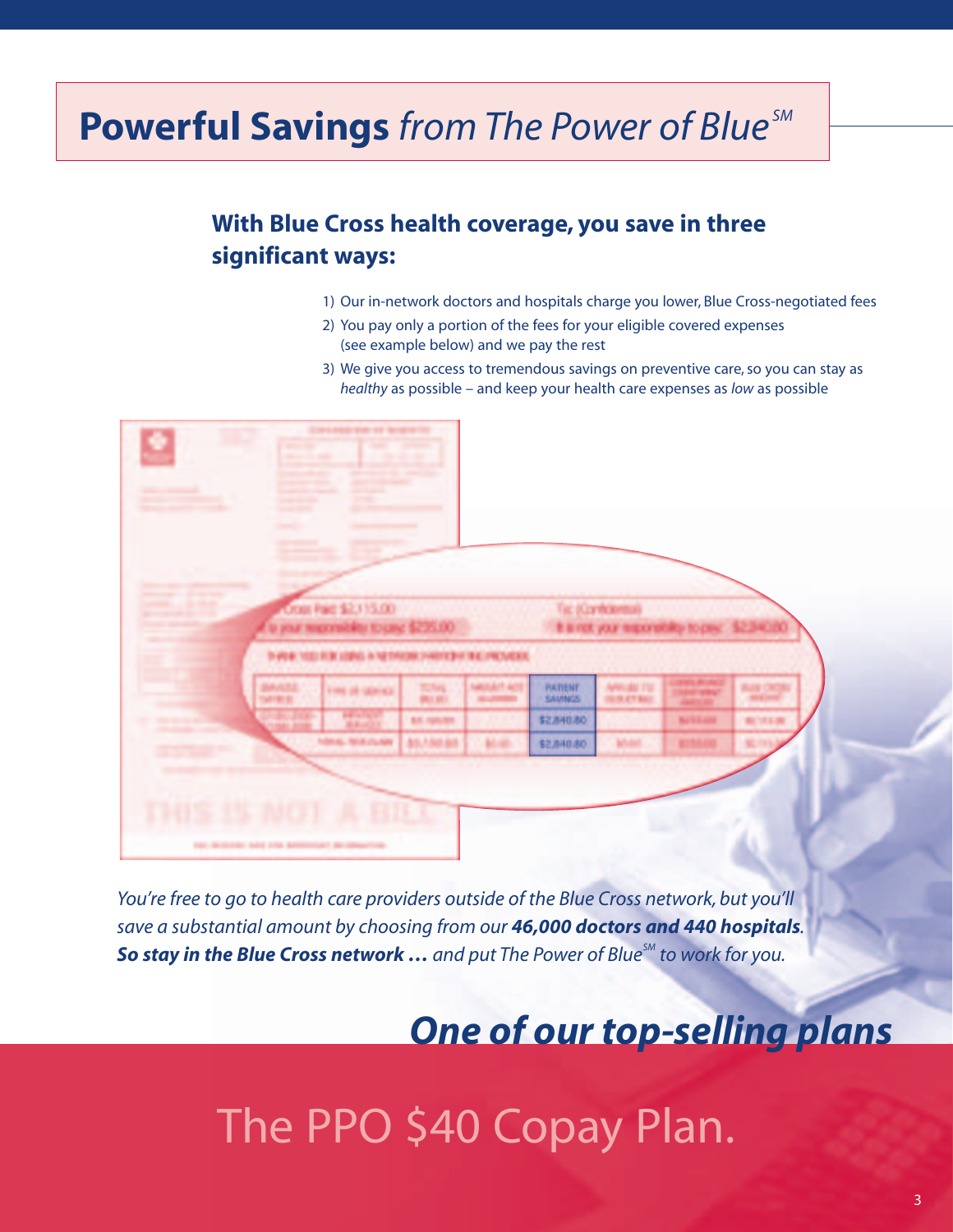## **SMALL GROUP PPO \$40 Copay Plan**

*All amounts listed are the member's responsibility to pay after deductibles, unless otherwise noted. In-network negotiated fees can result in 30 to 40% savings compared to providers' usual fees.*

| <b>CORE FEATURES</b>                                                                                                                                  | <b>IN-NETWORK</b><br><b>Receive Negotiated Savings</b>                                                                                                                                                                                                                                                                                                                                                                                                                             | <b>OUT-OF-NETWORK</b><br><b>Pay Higher Costs</b>                                                                                                                                                                   |  |  |  |
|-------------------------------------------------------------------------------------------------------------------------------------------------------|------------------------------------------------------------------------------------------------------------------------------------------------------------------------------------------------------------------------------------------------------------------------------------------------------------------------------------------------------------------------------------------------------------------------------------------------------------------------------------|--------------------------------------------------------------------------------------------------------------------------------------------------------------------------------------------------------------------|--|--|--|
| <b>Annual Deductible</b><br>In-network and out-of-network combined,<br>annual deductible applies towards annual<br>out-of-pocket maximum              | \$500 per member for all medical services<br>except office visits, HealthyCheck screenings and prescription drugs;<br>two-member maximum                                                                                                                                                                                                                                                                                                                                           |                                                                                                                                                                                                                    |  |  |  |
| <b>Maximum Lifetime Covered Charges</b><br><b>Paid by Blue Cross</b><br>In-network and out-of-network combined                                        | \$5,000,000                                                                                                                                                                                                                                                                                                                                                                                                                                                                        |                                                                                                                                                                                                                    |  |  |  |
| <b>Annual Out-of-Pocket Maximum</b>                                                                                                                   | \$4,500 per member,<br>two-member maximum<br>Certain member payments do not apply <sup>1</sup>                                                                                                                                                                                                                                                                                                                                                                                     | Once Blue Cross payments reach \$10,000 per<br>member, member pays nothing for covered<br>expenses for the remainder of the year<br>except charges over the allowed amounts                                        |  |  |  |
| <b>Office Visits</b><br>Not subject to annual deductible                                                                                              | \$40 copay for initial 12 office visits per<br>member, additional office visits 45% of<br>negotiated fee                                                                                                                                                                                                                                                                                                                                                                           | 50% of negotiated fee, plus 100% of<br>excess charges                                                                                                                                                              |  |  |  |
| <b>Other Professional Services</b><br>Includes maternity, diagnostic lab and X-ray                                                                    | 40% of negotiated fee after<br>annual deductible                                                                                                                                                                                                                                                                                                                                                                                                                                   | 50% of negotiated fee, plus 100% of<br>excess charges after annual deductible                                                                                                                                      |  |  |  |
| <b>Hospital Inpatient Facility Services</b><br><b>Preservice Review required</b>                                                                      | 40% of negotiated fee after<br>annual deductible                                                                                                                                                                                                                                                                                                                                                                                                                                   | All charges in excess of \$650 per day after<br>annual deductible                                                                                                                                                  |  |  |  |
| <b>Hospital Inpatient Professional Services</b><br>(lab, physician, anesthesia)                                                                       | 40% of negotiated fee after<br>annual deductible                                                                                                                                                                                                                                                                                                                                                                                                                                   | 50% of negotiated fee, plus 100% of excess<br>charges after annual deductible                                                                                                                                      |  |  |  |
| <b>Outpatient Facility Services</b><br>Preservice Review required for certain<br>surgical services and diagnostic procedures                          | 40% of negotiated fee after<br>annual deductible                                                                                                                                                                                                                                                                                                                                                                                                                                   | All charges in excess of \$380 per day after<br>annual deductible                                                                                                                                                  |  |  |  |
| <b>Ambulatory Surgical Centers</b><br><b>Preservice Review required</b>                                                                               | 40% of negotiated fee after<br>annual deductible                                                                                                                                                                                                                                                                                                                                                                                                                                   | All charges in excess of \$380 per day after<br>annual deductible                                                                                                                                                  |  |  |  |
| <b>Prescription Drugs<sup>2</sup></b><br>30-day supply retail; up to a<br>60-day supply available through mail order                                  | Generic: \$15 copay<br>Brand-name if generic not available:<br>\$25 copay after annual \$150 brand-name<br>prescription drug deductible<br>Brand-name if generic is available:<br>\$15 copay after annual \$150 brand-name<br>prescription drug deductible plus the<br>difference in cost between brand-name drug<br>and generic equivalent<br>Self-injectable (except insulin):<br>30% of negotiated fee<br>(subject to brand-name prescription drug<br>deductible if applicable) | 50% of drug limited fee schedule<br>plus 100% of excess charges if filled within<br>California after annual \$150 brand-name<br>prescription drug deductible per member,<br>in-network and out-of-network combined |  |  |  |
| <b>HealthyCheck<sup>SM</sup> Screenings,</b><br><b>Ages 7- Adult</b><br>Includes certain lab tests, immunizations<br>and health education information | Not subject to annual deductible<br>\$25 or \$75 copay health screening options                                                                                                                                                                                                                                                                                                                                                                                                    | Not available                                                                                                                                                                                                      |  |  |  |

**<sup>1</sup>** *Services that do not apply to the annual out-of-pocket maximum include, but are not limited to: copay paid under the pharmacy benefit; copay paid for acupuncture/ acupressure; copay for mental or nervous disorders and substance abuse (except for treatment of severe mental illness and serious emotional disturbances of a child); copay for not obtaining preservice review; HealthyCheck payments; \$500 copay for infertility services; non-covered services.*

**<sup>2</sup>** *Infertility Drugs: Infertility drug lifetime maximum Blue Cross payment \$1,500 in-network and out-of-network combined. All drugs: if member selects a brand-name drug when a generic equivalent drug is available, even if the physician writes a "dispense as written" or "do not substitute" prescription, the member will be responsible for the generic copay plus the difference in cost between the brand-name drug and the generic equivalent drug. The amount paid does not apply to the member's brand-name deductible.*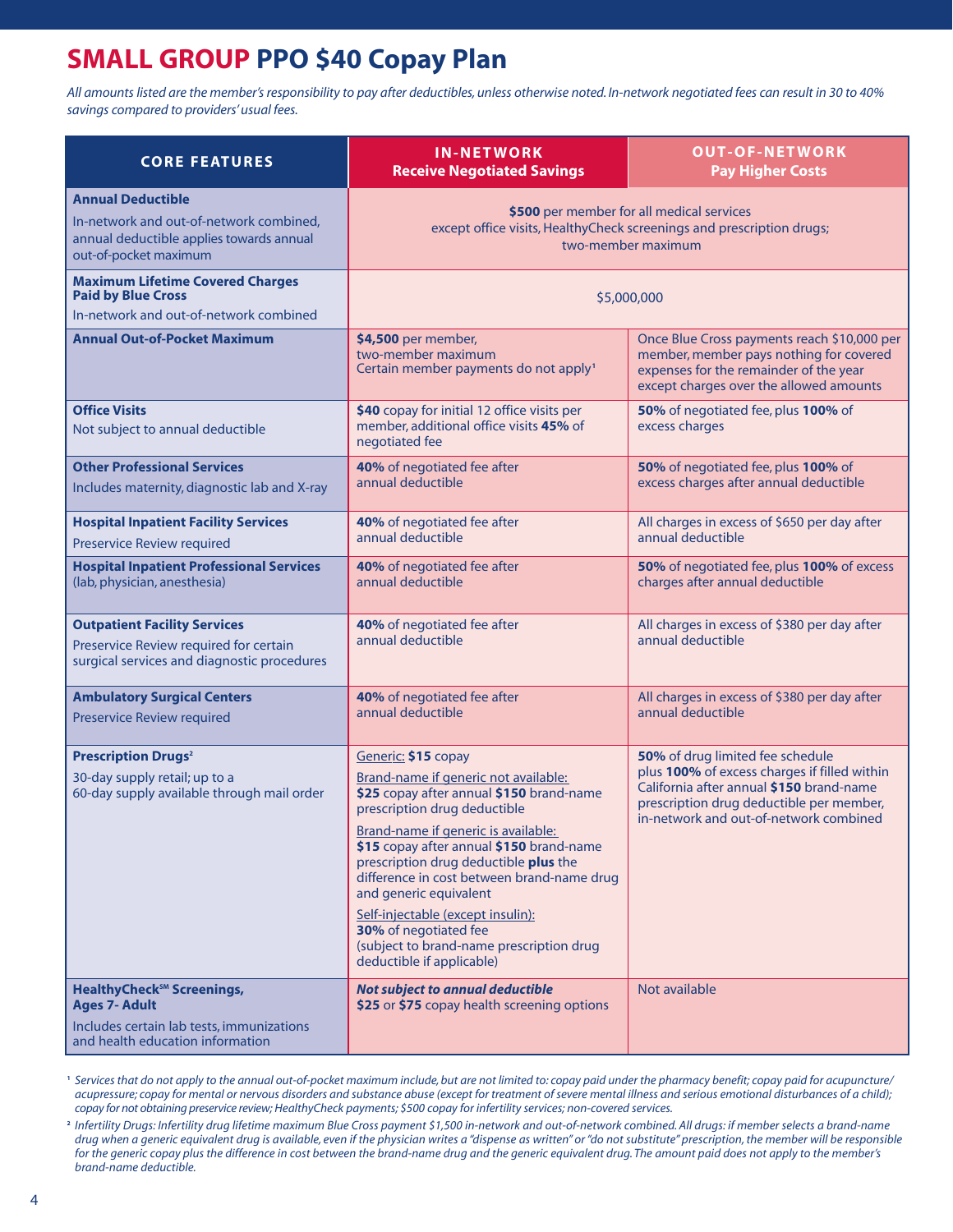## **SMALL GROUP PPO \$40 Copay Plan**

*This is an overview of coverage. A comprehensive description of coverage, benefits and limitations is contained in the Combined Evidence of Coverage and Disclosure Form. Review the Exclusions and Limitations prior to applying for coverage.*

| <b>ADDITIONAL FEATURES</b>                                                                                                                                                                                                                                               | <b>IN-NETWORK</b><br><b>Receive Negotiated Savings</b>                                                           | <b>OUT-OF-NETWORK</b><br><b>Pay Higher Costs</b>                                                                                                                                                                                                                                                        |  |
|--------------------------------------------------------------------------------------------------------------------------------------------------------------------------------------------------------------------------------------------------------------------------|------------------------------------------------------------------------------------------------------------------|---------------------------------------------------------------------------------------------------------------------------------------------------------------------------------------------------------------------------------------------------------------------------------------------------------|--|
| <b>Well Baby Immunizations</b><br>and Adult Screening Tests<br><b>Children through age 6</b><br>Regular check-up and immunizations<br><b>Ages 7-Adult</b><br>Includes annual Pap, breast exam, and<br>mammogram for women and Prostate<br>Specific Antigen study for men | \$40 copay for office visits; 40% of<br>negotiated fee for all other covered<br>services after annual deductible | 50% of negotiated fee, plus 100% of excess<br>charges after annual deductible                                                                                                                                                                                                                           |  |
| <b>Emergency Care</b><br>\$100 Emergency Room copayment for each<br>visit - waived if admitted                                                                                                                                                                           | 40% of negotiated fee after<br>annual deductible                                                                 | 40% of customary and reasonable charges<br>plus 100% of excess charges for first 48 hours<br>after annual deductible; after 48 hours, all<br>charges in excess of \$650 per day after<br>annual deductible                                                                                              |  |
| <b>Ambulance</b>                                                                                                                                                                                                                                                         | 40% of negotiated fee after<br>annual deductible                                                                 | 50% of negotiated fee plus 100% of excess<br>charges after annual deductible                                                                                                                                                                                                                            |  |
| <b>Skilled Nursing Facility</b><br>100 days per year, in-network and<br>out-of-network combined;<br>Preservice Review required                                                                                                                                           | 40% of negotiated fee after<br>annual deductible                                                                 | All charges in excess of \$150 per day after<br>annual deductible                                                                                                                                                                                                                                       |  |
| <b>Home Health Care</b><br>100 four-hour visits per year, in-network and<br>out-of-network combined;<br>Preservice Review required                                                                                                                                       | 40% of negotiated fee after<br>annual deductible                                                                 | All charges in excess of \$75 per visit after<br>annual deductible                                                                                                                                                                                                                                      |  |
| <b>Physical/Occupational Therapy,</b><br><b>Chiropractic Care</b><br>12 visits per year, in-network and<br>out-of-network combined                                                                                                                                       | 40% of negotiated fee after<br>annual deductible                                                                 | All charges in excess of \$25 per visit after<br>annual deductible                                                                                                                                                                                                                                      |  |
| <b>Acupuncture/Acupressure</b><br>24 visits per year, in-network and<br>out-of-network combined                                                                                                                                                                          | All of the negotiated fee in excess of \$25<br>per visit after annual deductible                                 | All charges in excess of \$25 per visit after<br>annual deductible                                                                                                                                                                                                                                      |  |
| <b>Mental Health/Inpatient*</b><br>Includes chemical dependency;<br>30 days per year, in-network and<br>out-of-network combined;<br>Preservice Review required                                                                                                           | All of the negotiated fee in excess of \$175<br>per day after annual deductible                                  | All charges in excess of \$175 per day after<br>annual deductible                                                                                                                                                                                                                                       |  |
| <b>Mental Health/Outpatient</b><br><b>Professional Services*</b><br>Includes chemical dependency;<br>One visit per day, 20 visits per year,<br>in-network and out-of-network combined                                                                                    | All of the negotiated fee in excess of \$25<br>per visit after annual deductible                                 | All charges in excess of \$25 per visit after<br>annual deductible                                                                                                                                                                                                                                      |  |
| <b>Infusion Therapy</b><br>Includes chemotherapy<br>Preservice Review required                                                                                                                                                                                           | 40% of negotiated fee after<br>annual deductible                                                                 | All charges in excess of \$50 per day for all<br>infusion therapy expenses except drugs; all<br>charges in excess of the average wholesale<br>price for all infusion therapy drugs; all<br>charges in excess of the combined maximum<br>Blue Cross payment of \$500 per day; after<br>annual deductible |  |
| <b>Infertility Services</b><br>Maximum lifetime Blue Cross payment \$2,000,<br>in-network and out-of-network combined                                                                                                                                                    | \$500 copay plus 40% of the balance of<br>negotiated fee after annual deductible                                 | \$500 copay plus 50% of the balance of<br>negotiated fee plus 100% of excess charges<br>after annual deductible                                                                                                                                                                                         |  |

**\*** *Except for coverage of severe mental illness and serious emotional disturbances of a child.*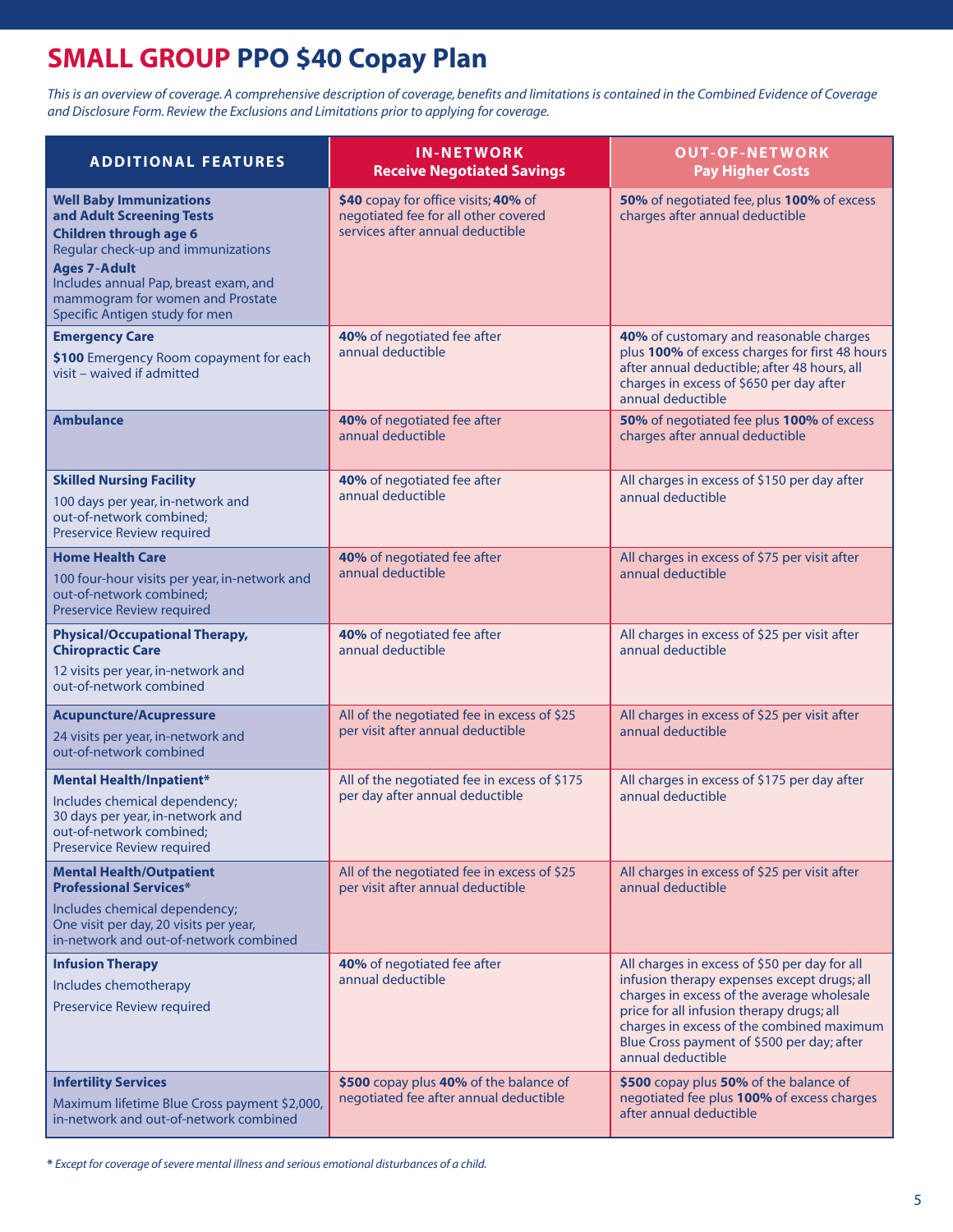## **Exclusions and Limitations**

Following is an abbreviated list of exclusions and limitations; please see the Combined Evidence of Coverage and Disclosure Form for comprehensive details.

- **•** Any amounts in excess of maximums stated in the Combined Evidence of Coverage and Disclosure Form.
- **•** Services or supplies that are not medically necessary.
- **•** Services received before your effective date.
- **•** Services received after your coverage ends.
- **•** Any conditions for which benefits can be recovered under any workers' compensation law or similar law.
- **•** Services you receive for which you are not legally obligated to pay.
- **•** Services for which no charge is made to you in the absence of insurance coverage.
- **•** Services not listed as covered in the Combined Evidence of Coverage and Disclosure Form.
- **•** Services from relatives.
- **•** Vision care except as specifically stated in the Combined Evidence of Coverage and Disclosure Form.
- **•** Eye surgery performed solely for the purpose of correcting refractive defects.
- **•** Hearing aids and routine hearing tests except as specifically stated in the Combined Evidence of Coverage and Disclosure Form.
- **•** Sex changes.
- **•** Dental and orthodontic services except as specifically stated in the Combined Evidence of Coverage and Disclosure Form.
- **•** Cosmetic surgery.
- **•** Routine physical examinations except as specifically stated in the Combined Evidence of Coverage and Disclosure Form.
- **•** Treatment of mental or nervous disorders and substance abuse (including nicotine use) or psychological testing, except as specifically stated in the Combined Evidence of Coverage and Disclosure Form.
- **•** Custodial care.
- **•** Experimental or investigational services.
- **•** Services provided by a local, state or federal government agency, unless you have to pay for them.
- **•** Diagnostic admissions.
- **•** Telephone or facsimile machine consultations.
- **•** Personal comfort items.
- **•** Nutritional counseling.
- **•** Health club memberships.
- **•** Any services to the extent you are entitled to receive Medicare benefits for those services without payment of additional premium for Medicare coverage.
- **•** Food or dietary supplements, except for formulas and special food products to prevent complications of phenylketonuria (PKU).
- **•** Genetic testing for non-medical reasons or when there is no medical indication or no family history of genetic abnormality.
- **•** Outdoor treatment programs.
- **•** Replacement of prosthetics and durable medical equipment when lost, stolen or damaged.
- **•** Any services or supplies provided to any person not covered under the Agreement in connection with a surrogate pregnancy.
- **•** Immunizations for travel outside the United States.
- **•** Services or supplies related to a pre-existing condition.
- **•** Educational services except as specifically provided or arranged by Blue Cross.
- **•** Infertility services (including sterilization reversal) except as specifically stated in the Combined Evidence of Coverage and Disclosure Form.
- **•** Care or treatment provided in a non-contracting hospital.
- **•** Private duty nursing except as specifically stated in the Combined Evidence of Coverage and Disclosure Form.
- **•** Services primarily for weight reduction except medically necessary treatment of morbid obesity.
- **•** Outpatient drugs, medications or other substances dispensed or administered in any outpatient setting.
- **•** Contraceptive devices unless your physician determines that oral contraceptive drugs are not medically appropriate.

### **General Provisions**

#### **Member Privacy**

Our complete *Notice of Privacy Practices* provides a comprehensive overview of the policies and practices we enforce to preserve our members' privacy rights and control use of their health care information, including: the right to authorize release of information; the right to limit access to medical information; protection of oral, written and electronic information; use of data; and information shared with employers. This notice can be downloaded from our Web site at www.bluecrossca.com or obtained by calling Small Group Customer Service at (800) 627-8797.

#### **Utilization Review**

The Blue Cross Utilization Review Program helps members receive coverage for appropriate treatment in the appropriate setting. Four review processes are included: 1) Preservice Review assesses medical necessity before services are provided; 2) Admission Review determines at the time of admission if the stay or surgery is Medically Necessary in the event Preservice Review is not conducted; 3) Continued Stay Review determines if a continued stay is Medically Necessary; 4) Retrospective Review determines if the stay or surgery was Medically Necessary after care has been provided if none of the first three reviews were performed. Utilization Review is not the practice of medicine or the provision of medical care to you. Only your doctor can provide you with medical advice and medical care.

#### **Grievances**

All complaints and disputes relating to a member's coverage must be resolved in accordance with Blue Cross' grievance procedure. You can report your grievance by phone or in writing; see your Blue Cross ID card for the appropriate contact information. All grievances received by Blue Cross that cannot be resolved by phone (when appropriate) to the mutual satisfaction of the member and Blue Cross will be acknowledged in writing, together with a description of how Blue Cross proposes to resolve the grievance. Grievances that cannot be resolved by these procedures shall be resolved as

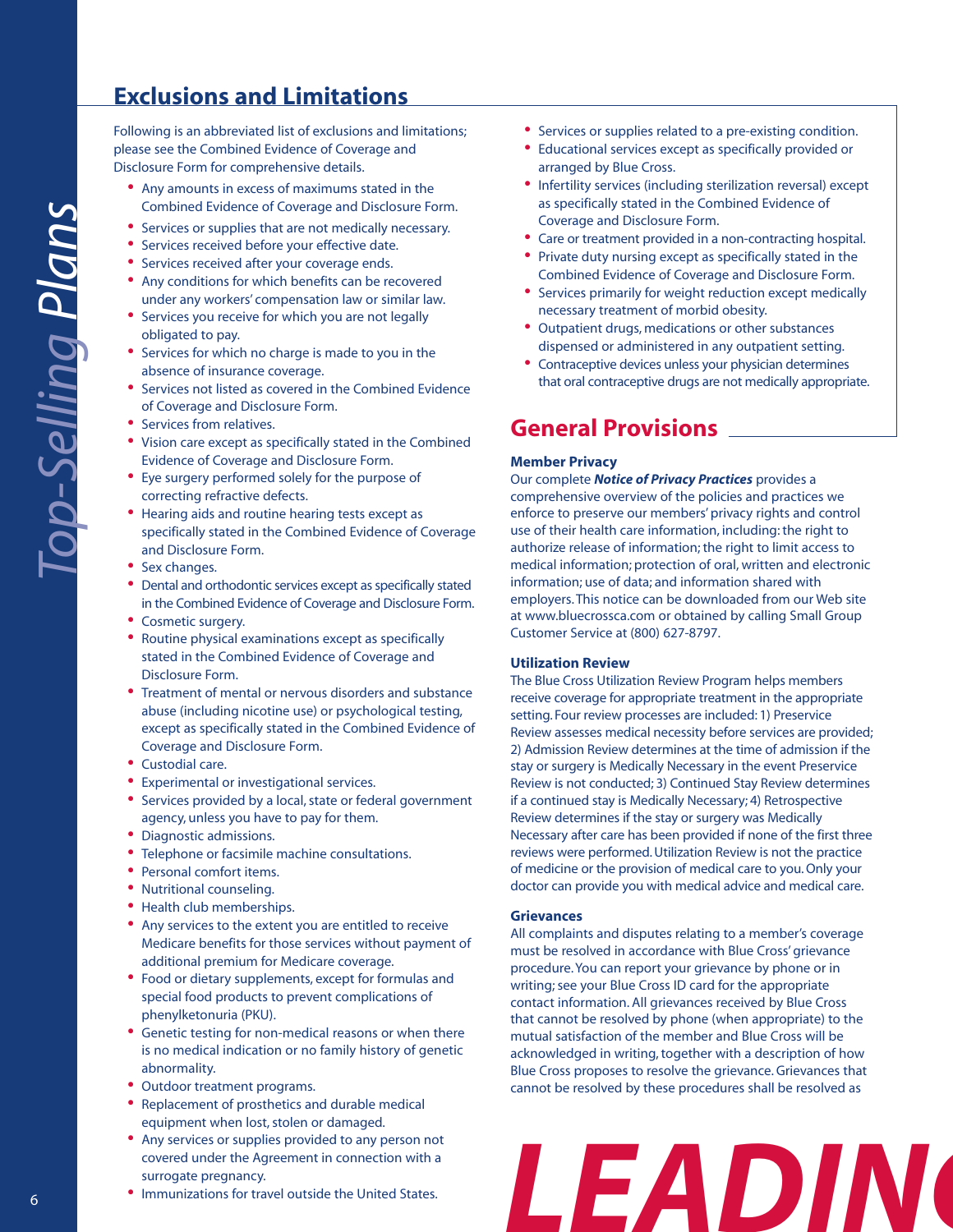indicated through binding arbitration, or if the plan you are covered under is subject to the Employee Retirement Income Security Act of 1974 (ERISA), in compliance with ERISA rules.

If the group is subject to ERISA, and a member disagrees with Blue Cross' proposed resolution of a grievance, the member may submit an appeal by phone or in writing, by contacting the phone number or address printed on the letterhead of the Blue Cross response letter.

For the purposes of ERISA, there is one level of appeal. For urgent care requests for benefits, Blue Cross will respond within 72 hours from the date the appeal is received. For pre-service requests for benefits, the member will receive a response within 30 calendar days from the date the appeal is received. For post-service claims, Blue Cross will respond within 60 calendar days from the date the appeal is received.

If the member disagrees with Blue Cross' decision on the appeal, the member may elect to have the dispute settled through alternative resolution options, such as voluntary binding arbitration.

#### **Department of Managed Health Care**

The California Department of Managed Health Care (DMHC) is responsible for regulating health care service plans. If you have a grievance against your health plan, you should first telephone your health plan at (800) 627-8797 and use your health plan's grievance process before contacting the DMHC. Utilizing this grievance procedure does not prohibit any potential legal rights or remedies that may be available to you. If you need help with a grievance involving an emergency, a grievance that has not been satisfactorily resolved by your health plan, or a grievance that has remained unresolved for more than 30 days, you may call the DMHC for assistance.Your case may also be eligible for an Independent Medical Review (IMR). If you are eligible for IMR, the IMR process will provide an impartial review of medical decisions made by a health plan related to the medical necessity of a proposed service or treatment, coverage decisions for treatments that are experimental or investigational in nature, and payment disputes for emergency or urgent medical services.The DMHC also has a toll-free telephone number (888-HMO-2219),and TDD line (877-688-9891) for the hearing- and speech-impaired.The department's Internet Web site, www.hmohelp.ca.gov, has complaint forms, IMR application forms and instructions online.

### **Binding Arbitration**

If the plan is subject to ERISA, any dispute involving an adverse benefit decision must be resolved under ERISA claims procedure rules, and is not subject to mandatory binding arbitration.Members may pursue voluntary binding arbitration after they have completed an appeal under ERISA rules. If the member has another dispute that does not involve an adverse benefit decision, or if the group does not provide a plan that is subject to ERISA, the following provisions apply: Any dispute between the employer and/or the member and Blue Cross must be resolved by binding arbitration (not by lawsuit or trial by jury or other court process, except as California law provides for judicial review of arbitration proceedings), if the amount in

dispute exceeds the jurisdictional limit of the Small Claims Court. Under this coverage, both the member and Blue Cross are giving up the right to participate in class arbitration or have any dispute decided in a court of law before a jury.

#### **Medicare**

Under TEFRA/DEFRA, Medicare is the primary coverage for groups of less than 20 employees. Blue Cross coverage is considered primary coverage for groups of 20 or more employees. This Blue Cross coverage is not a supplement to Medicare, but provides benefits according to the nonduplication of Medicare clause.

If Medicare is a member's primary health plan, Blue Cross will not provide benefits that duplicate any benefits you are entitled to receive under Medicare.This means that when Medicare is the primary health coverage, benefits are provided in accordance with the benefits of the plan, less any amount paid by Medicare. If you are entitled to Part A and B of Medicare, you will be eligible for non-duplicate Medicare coverage, with supplemental coordination of benefits. However, if you are required to pay the Social Security Administration an additional premium for any part of Medicare, then the above policy will only apply if you are enrolled in that part of Medicare. Note: Medicare-eligible employees/dependents enrolled in plans where Medicare is primary may obtain an Individual Blue Cross of California Medicare Supplement plan with the pre-existing condition exclusion waived.

#### **Coordination of Benefits**

The benefits of a member's plan may be reduced if the member has other group health, dental, drug or vision coverage, so that benefits and services the member receives from all group coverages do not exceed 100 percent of the covered expense.

#### **Third-Party Liability**

If a member is injured, the responsible party may be legally obligated to pay for medical expenses related to that injury. Blue Cross may recover benefits paid for medical expenses if the member recovers damages from a legally liable third-party. Examples of third-party liability situations include car accidents and work-related injuries.

### **Voiding Coverage for False and Misleading Information**

False or misleading information or failure to submit any required enrollment materials may form the basis for voiding coverage from the date a plan was issued or retroactively adjusting the premium to what it would have been if the correct information had been furnished. No benefits will be paid for any claim submitted if coverage is made void. Premiums already paid for the time period for which coverage was rescinded will be refunded, minus any claims paid.

#### **Incurred Medical Care Ratio**

As required by law, we are advising you that Blue Cross of California and its affiliated companies' incurred medical care ratio for 2004 was 80.14 percent. This ratio was calculated after provider discounts were applied.